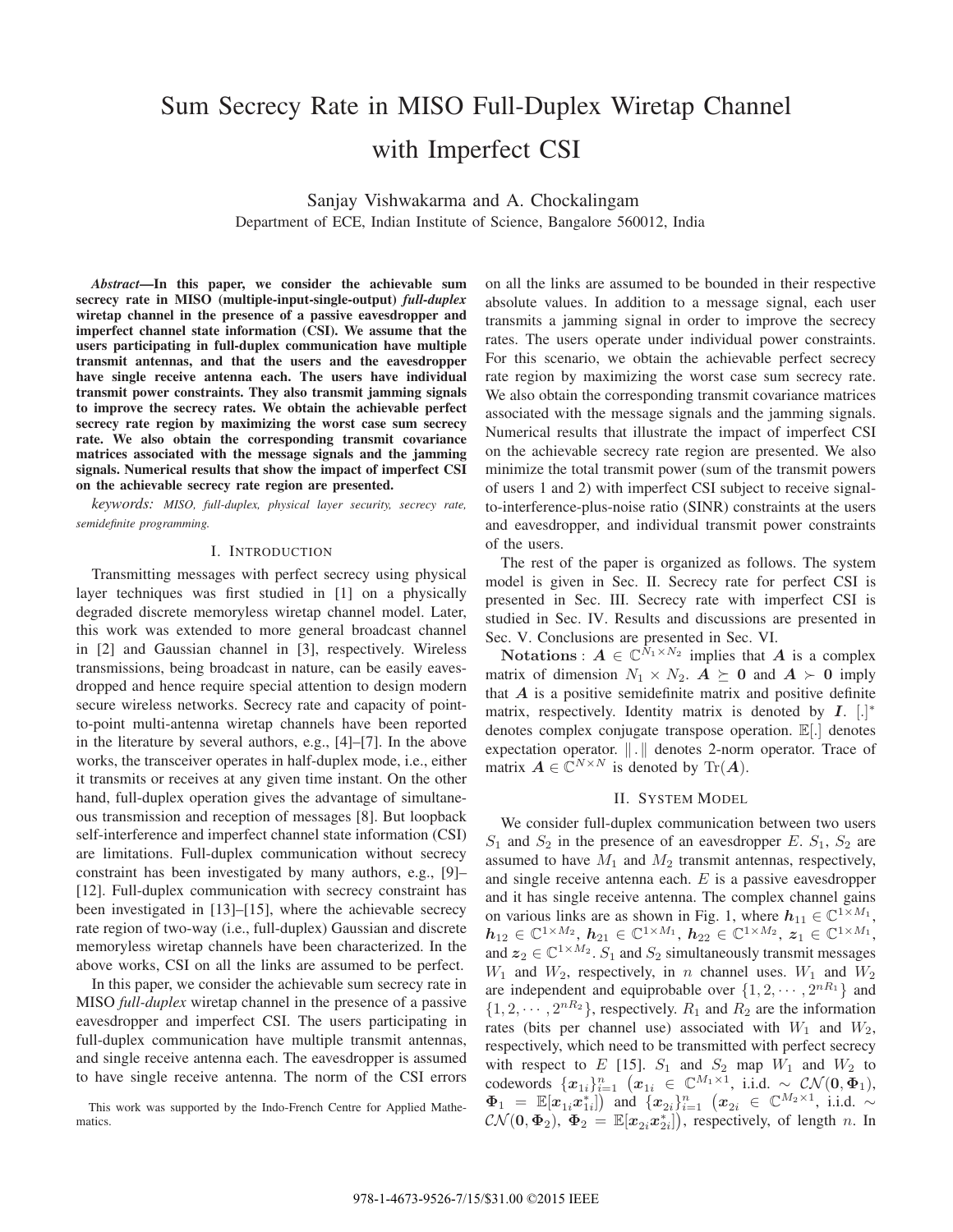

Fig. 1. System model for MISO full-duplex communication.  $S_1$  has  $M_1$ transmit antennas and single receive antenna.  $S_2$  has  $M_2$  transmit antennas and single receive antenna. E has single receive antenna.

order to degrade the eavesdropper channels and improve the secrecy rates, both  $S_1$  and  $S_2$  inject jamming signals  $\{n_{1i}\}_{i=1}^n$  $\left(n_{1i} \in \mathbb{C}^{M_1 \times 1}, \text{ i.i.d. } \sim \mathcal{CN}(0, \Psi_1), \Psi_1 = \mathbb{E}[n_{1i}n_{1i}^*]\right)$  $\lim_{n \to \infty} \{n_{2i}\}_{i=1}^n$   $(n_{2i} \in \mathbb{C}^{M_2 \times 1}, \text{ i.i.d. } \sim \mathcal{CN}(0, \Psi_2), \Psi_2 = 0\}$  $\mathbb{E}[n_{2i}n_{2i}^*]$ ), respectively, of length n.  $S_1$  and  $S_2$  transmit the symbols  $x_{1i} + n_{1i}$  and  $x_{2i} + n_{2i}$ , respectively, during the ith channel use,  $1 \leq i \leq n$ . Hereafter, we will denote the symbols in  $\{x_{1i}\}_{i=1}^n$ ,  $\{x_{2i}\}_{i=1}^n$   $\{n_{1i}\}_{i=1}^n$ , and  $\{n_{2i}\}_{i=1}^n$  by  $x_1$ ,  $x_2$ ,  $n_1$ , and  $n_2$ , respectively. We also assume that all the channel gains remain static over the codewords transmit duration. Let  $P_1$  and  $P_2$  be the transmit power budget for  $S_1$ and  $S_2$ , respectively. This implies that

$$
\text{Tr}(\Phi_1 + \Psi_1) \leq P_1, \quad \text{Tr}(\Phi_2 + \Psi_2) \leq P_2. \tag{1}
$$

Let  $y_1$ ,  $y_2$ , and  $y_E$  denote the received signals at  $S_1$ ,  $S_2$  and E, respectively. We have

$$
y_1 = \mathbf{h}_{11}(\mathbf{x}_1 + \mathbf{n}_1) + \mathbf{h}_{12}(\mathbf{x}_2 + \mathbf{n}_2) + \eta_1, \qquad (2)
$$

$$
y_2 = \mathbf{h}_{21}(\mathbf{x}_1 + \mathbf{n}_1) + \mathbf{h}_{22}(\mathbf{x}_2 + \mathbf{n}_2) + \eta_2, \qquad (3)
$$

$$
y_E = z_1(x_1 + n_1) + z_2(x_2 + n_2) + \eta_E, \qquad (4)
$$

where  $\eta_1$ ,  $\eta_2$ , and  $\eta_E$  are i.i.d. ( $\sim$  CN(0, N<sub>0</sub>)) receiver noise terms.

## III. SUM SECRECY RATE - PERFECT CSI

In this section, we assume perfect CSI on all the links. Since  $S_1$  knows the transmitted symbol  $(x_1+n_1)$ , in order to detect  $x_2$ ,  $S_1$  subtracts  $h_{11}(x_1 + n_1)$  from the received signal  $y_1$ , i.e.,

$$
y_1' = y_1 - h_{11}(x_1 + n_1)
$$
  
=  $h_{12}(x_2 + n_2) + \eta_1.$  (5)

Similarly, since  $S_2$  knows the transmitted symbol  $(x_2 + n_2)$ , to detect  $x_1$ ,  $S_2$  subtracts  $h_{22}(x_2 + n_2)$  from the received signal  $y_2$ , i.e.,

$$
y_2' = y_2 - h_{22}(x_2 + n_2)
$$
  
=  $h_{21}(x_1 + n_1) + \eta_2.$  (6)

Using (5) and (6), we get the following information rates for  $x_1$  and  $x_2$ , respectively:

$$
R_1' \stackrel{\triangle}{=} I(\boldsymbol{x}_1; \ y_2') = \log_2 \left( 1 + \frac{\boldsymbol{h}_{21} \boldsymbol{\Phi}_1 \boldsymbol{h}_{21}^*}{N_0 + \boldsymbol{h}_{21} \boldsymbol{\Psi}_1 \boldsymbol{h}_{21}^*} \right), \qquad (7)
$$

$$
R_2^{'} \stackrel{\triangle}{=} I(\boldsymbol{x}_2; y_1^{'}) = \log_2 \left( 1 + \frac{\boldsymbol{h}_{12} \boldsymbol{\Phi}_2 \boldsymbol{h}_{12}^{*}}{N_0 + \boldsymbol{h}_{12} \boldsymbol{\Psi}_2 \boldsymbol{h}_{12}^{*}} \right). \tag{8}
$$

Using (4), we get the information leakage rate at  $E$  as

$$
R_E' \stackrel{\triangle}{=} I(\mathbf{x}_1, \mathbf{x}_2; y_E)
$$
  
=  $\log_2 \left( 1 + \frac{z_1 \Phi_1 z_1^* + z_2 \Phi_2 z_2^*}{N_0 + z_1 \Psi_1 z_1^* + z_2 \Psi_2 z_2^*} \right)$ . (9)

Using (7), (8), and (9), we get the information capacities  $C_1'$ ,  $C_2'$ , and  $C_E'$ , respectively, as follows:

$$
C_1' = \log_2 \left( 1 + \frac{\|\mathbf{h}_{21}\|^2 P_1}{N_0} \right), \tag{10}
$$

$$
C_2' = \log_2 \left( 1 + \frac{\|\mathbf{h}_{12}\|^2 P_2}{N_0} \right), \tag{11}
$$

$$
C_E' = \log_2 \left( 1 + \frac{\|z_1\|^2 P_1 + \|z_2\|^2 P_2}{N_0} \right). \tag{12}
$$

A secrecy rate pair  $(R_1, R_2)$  which falls in the following region is achievable [15]:

$$
0 \le R_1 \le R'_1, \quad 0 \le R_2 \le R'_2, \n0 \le R_1 + R_2 \le R'_1 + R'_2 - R'_E, \n\Phi_1 \ge 0, \quad \Psi_1 \ge 0, \quad \text{Tr}(\Phi_1 + \Psi_1) \le P_1, \n\Phi_2 \ge 0, \quad \Psi_2 \ge 0, \quad \text{Tr}(\Phi_2 + \Psi_2) \le P_2.
$$
\n(13)

We intend to maximize the sum secrecy rate subject to the power constraint, i.e.,

$$
\max_{\substack{\Phi_1, \ \Phi_2, \ \Phi_2}} R'_1 + R'_2 - R'_E \qquad (14)
$$
\n
$$
= \max_{\substack{\Phi_1, \ \Phi_1, \ \Phi_2}} \left\{ \log_2 \left( 1 + \frac{h_{21} \Phi_1 h_{21}^*}{N_0 + h_{21} \Psi_1 h_{21}^*} \right) + \log_2 \left( 1 + \frac{h_{12} \Phi_2 h_{12}^*}{N_0 + h_{12} \Psi_2 h_{12}^*} \right) - \log_2 \left( 1 + \frac{z_1 \Phi_1 z_1^* + z_2 \Phi_2 z_2^*}{N_0 + z_1 \Psi_1 z_1^* + z_2 \Psi_2 z_2^*} \right) \right\} \qquad (15)
$$
\ns.t.  $\Phi_1 \succeq 0$ ,  $\Psi_1 \succeq 0$ ,  $\text{Tr}(\Phi_1 + \Psi_1) \leq P_1$ ,

$$
\Phi_2 \succeq 0, \quad \Psi_2 \succeq 0, \quad \text{Tr}(\Phi_2 + \Psi_2) \leq P_2. \tag{16}
$$

This is a non-convex optimization problem, and we solve it using two-dimensional search as follows.

**Step1**: Divide the intervals  $[0, C'_1]$  and  $[0, C'_2]$  in K and L small intervals, respectively, of size  $\Delta_1 = \frac{C_1'}{K}$  and  $\Delta_2 = \frac{C_2'}{L}$ where K and L are large integers. Let  $R_1^{'k} = k \triangle_1$  and  $R_2^{'l} =$  $l\Delta_2$ , where  $k = 0, 1, 2, \dots, K$  and  $l = 0, 1, 2, \dots, L$ .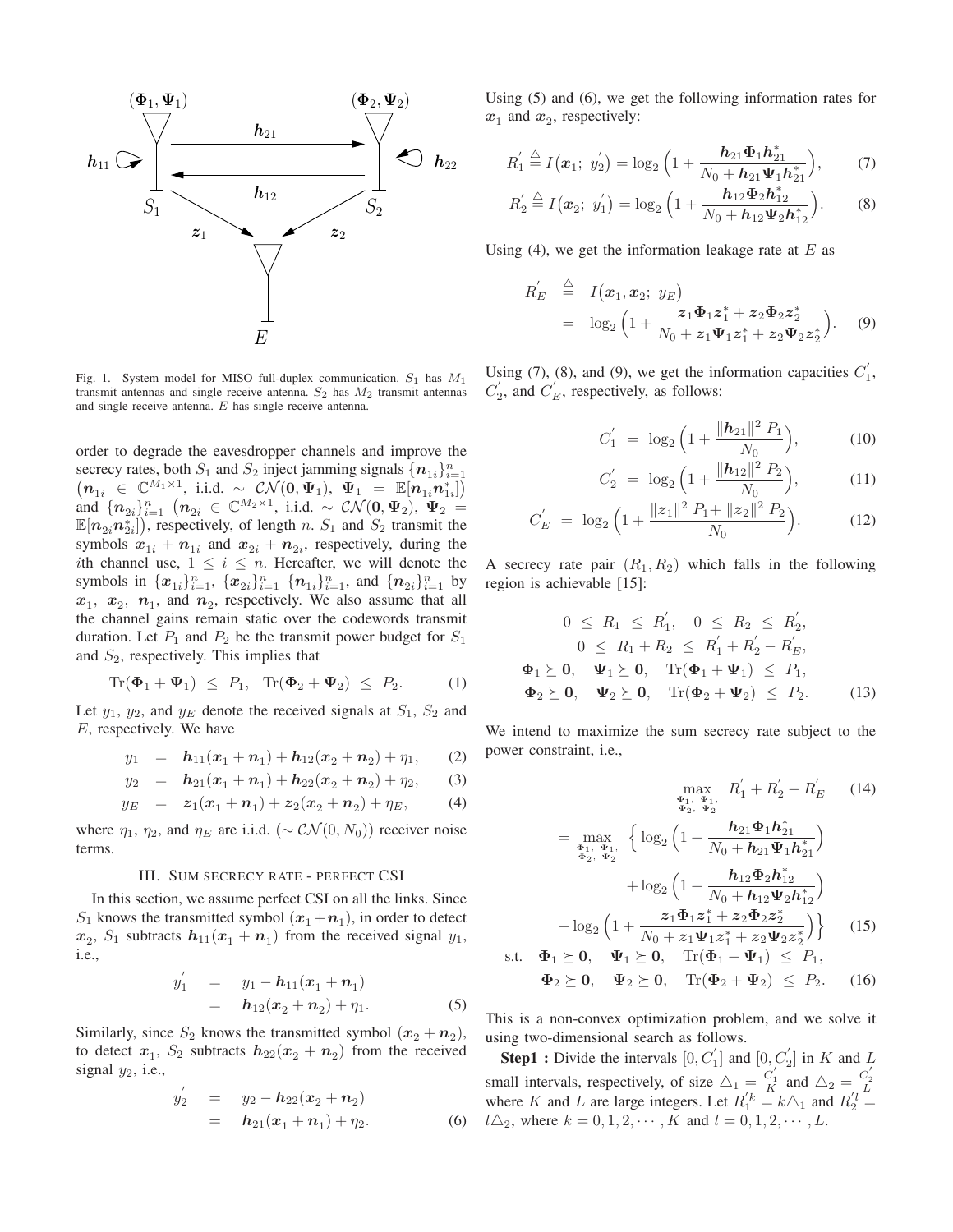**Step2**: For a given  $(R_1^{'k}, R_2^{'l})$  pair, we minimize  $R_E'$  as follows:

$$
R_E^{"kl} \stackrel{\triangle}{=} \min_{\substack{\Phi_1, \ \Psi_1, \\ \Phi_2, \ \Psi_2}} \log_2 \left( 1 + \frac{z_1 \Phi_1 z_1^* + z_2 \Phi_2 z_2^*}{N_0 + z_1 \Psi_1 z_1^* + z_2 \Psi_2 z_2^*} \right) (17)
$$
\ns.t.  $R_1^{"k} \stackrel{\triangle}{=} \log_2 \left( 1 + \frac{h_{21} \Phi_1 h_{21}^*}{N_0 + h_{21} \Psi_1 h_{21}^*} \right) \ge R_1^{'k},$   
\n $R_2^{"l} \stackrel{\triangle}{=} \log_2 \left( 1 + \frac{h_{12} \Phi_2 h_{12}^*}{N_0 + h_{12} \Psi_2 h_{12}^*} \right) \ge R_2^{'l},$   
\n $\Phi_1 \ge 0, \ \Psi_1 \ge 0, \ \text{Tr}(\Phi_1 + \Psi_1) \le P_1,$   
\n $\Phi_2 \ge 0, \ \Psi_2 \ge 0, \ \text{Tr}(\Phi_2 + \Psi_2) \le P_2. (18)$ 

The maximum sum secrecy rate is given by  $\max_{k=0,1,2,\cdots,K, \atop k=0,1,2,\cdots,K} (R_1''^k + R_2''^l - R_E''^{k}).$  We solve the optimization problem (17) as follows. Dropping the logarithm in the objective function in (17), we rewrite the optimization problem (17) in the following equivalent form:

$$
\min_{t, \ \Phi_1, \ \Psi_1, \ \Phi_2, \ \Psi_2} \quad t \tag{19}
$$

s.t.

$$
(z_1\Phi_1 z_1^* + z_2\Phi_2 z_2^*) - t(N_0 + z_1\Psi_1 z_1^* + z_2\Psi_2 z_2^*) \leq 0,
$$
  
\n
$$
(2^{R_1^{'}k} - 1)(N_0 + h_{21}\Psi_1 h_{21}^*) - (h_{21}\Phi_1 h_{21}^*) \leq 0,
$$
  
\n
$$
(2^{R_2^{'}l} - 1)(N_0 + h_{12}\Psi_2 h_{12}^*) - (h_{12}\Phi_2 h_{12}^*) \leq 0,
$$
  
\n
$$
\Phi_1 \succeq 0, \quad \Psi_1 \succeq 0, \quad \text{Tr}(\Phi_1 + \Psi_1) \leq P_1,
$$
  
\n
$$
\Phi_2 \succeq 0, \quad \Psi_2 \succeq 0, \quad \text{Tr}(\Phi_2 + \Psi_2) \leq P_2.
$$
 (20)

Using the KKT conditions of the above optimization problem, the ranks of the optimum solutions  $\Phi_1$  and  $\Phi_2$  can be analyzed as in  $[20]$ . Further, for a given t, the above problem is formulated as the following semidefinite feasibility problem [19]:

find 
$$
\Phi_1
$$
,  $\Psi_1$ ,  $\Phi_2$ ,  $\Psi_2$  (21)

subject to the constraints in  $(20)$ . The minimum value of t, denoted by  $t_{min}^{kl}$ , can be obtained using bisection method [19] as follows. Let  $t_{min}^{kl}$  lie in the interval  $[t_{lowerlimit}, t_{upperlimit}]$ . The value of  $t_{lowerlimit}$  can be taken as 0 (corresponding to the minimum information rate of 0) and  $t_{upperlimit}$  can be taken as  $(2^{C_E'} - 1)$ , which corresponds to the information capacity of the eavesdropper link. Check the feasibility of (21) at  $t_{min}^{kl} = (t_{lowerlimit} + t_{upperlimit})/2$ . If feasible, then  $t_{upperlimit} = t_{min}^{kl}$ , else  $t_{lowerlimit} = t_{min}^{kl}$ . Repeat this until  $t_{upperlimit} - t_{lowerlimit} \leq \zeta$ , where  $\zeta$  is a small positive number. Using  $t_{min}^{kl}$  in (17),  $R_{E}^{l'kl}$  is given by

$$
R_E^{"kl} = \log_2(1 + t_{min}^{kl}). \tag{22}
$$

# IV. SUM SECRECY RATE - IMPERFECT CSI

In this section, we assume that the available CSI on all the links are imperfect [16]–[18], i.e.,

$$
h_{11}=h_{11}^0+e_{11},\quad h_{12}=h_{12}^0+e_{12},\quad h_{21}=h_{21}^0+e_{21},\\ h_{22}=h_{22}^0+e_{22},\quad z_1=z_1^0+e_1,\quad z_2=z_2^0+e_2,
$$

where  $h_{11}^0$ ,  $h_{12}^0$ ,  $h_{21}^0$ ,  $h_{22}^0$ ,  $z_1^0$ , and  $z_2^0$  are the estimates of  $h_{11}$ ,  $h_{12}$ ,  $h_{21}$ ,  $h_{22}$ ,  $z_1$ , and  $z_2$ , respectively, and  $e_{11}$ ,  $e_{12}$ ,  $e_{21}$ ,  $e_{22}$ ,  $e_1$ , and  $e_2$  are the corresponding errors. We assume that the norm of the errors are bounded in their respective absolute values as:

$$
\begin{aligned}\n\|\boldsymbol{e}_{11}\| &\leq \epsilon_{11}, \quad \|\boldsymbol{e}_{12}\| \leq \epsilon_{12}, \quad \|\boldsymbol{e}_{21}\| \leq \epsilon_{21}, \\
\|\boldsymbol{e}_{22}\| &\leq \epsilon_{22}, \quad \|\boldsymbol{e}_{1}\| \leq \epsilon_{1}, \quad \|\boldsymbol{e}_{2}\| \leq \epsilon_{2}.\n\end{aligned}
$$

We make the following assumptions with respect to the availability of the CSI at  $S_1$ ,  $S_2$ , and E:

(a.) We assume that only the estimates  $h_{11}^0$ ,  $h_{21}^0$ ,  $z_1^0$ , and  $z_2^0$  are available at  $S_1$  while  $h_{12}$  is perfectly known at  $S_1$ (coherent detection). Similarly, only the estimates  $h_{22}^0$ ,  $h_{12}^0$ ,  $z_1^0$ , and  $z_2^0$  are available at  $S_2$  while  $h_{21}$  is perfectly known at  $S_2$  (coherent detection). We assume that  $E$  has perfect knowledge of  $z_1$ , and  $z_2$ . With the above error model, we rewrite  $(5)$ ,  $(6)$ , and  $(4)$  as follows:

$$
y'_1 = y_1 - h_{11}^0(x_1 + n_1)
$$
  
=  $e_{11}(x_1 + n_1) + h_{12}(x_2 + n_2) + \eta_1$ , (23)  

$$
y'_2 = y_2 - h_{22}^0(x_2 + n_2)
$$

$$
\begin{array}{rcl}\n\mu_2' & = & y_2 - h_{22}^0(x_2 + n_2) \\
& = & h_{21}(x_1 + n_1) + e_{22}(x_2 + n_2) + \eta_2,\n\end{array} \tag{24}
$$

$$
y_E = z_1(x_1 + n_1) + z_2(x_2 + n_2) + \eta_E.
$$
 (25)

(b.) We assume that while detecting  $x_2$ ,  $S_1$  treats the residual term  $e_{11}(x_1 + n_1)$  which appears in (23) as selfnoise. Similarly, while detecting  $x_1$ ,  $S_2$  treats the residual term  $e_{22}(x_2 + n_2)$  which appears in (24) as self-noise.

Further, in order to compute  $R_1^{'k}$ ,  $R_2^{'l}$ , and  $R_E^{''kl}$ , respectively, as described in **Step1** and **Step2** in Section III, we get the worst case capacities  $C_1$ ,  $C_2$  for  $S_1$ ,  $S_2$  links, and best case capacity  $C_E$  for the eavesdropper link with imperfect CSI as follows:

$$
C_1' = \log_2 \left( 1 + \frac{\|h_{21}^0\| - \epsilon_{21}|^2 P_1}{N_0} \right) \text{ if } \left( \|h_{21}^0\| > \epsilon_{21} \right),
$$
  
0 else. (26)

$$
C_2' = \log_2 \left( 1 + \frac{\left| \|h_{12}^0\| - \epsilon_{12} \right|^2 P_2}{N_0} \right) \text{ if } \left( \|h_{12}^0\| > \epsilon_{12} \right),
$$
  
0 else. (27)

$$
C_{E}^{'} = \log_2 \left( 1 + \frac{\left| \| \mathbf{z}_1^0 \| + \epsilon_1 \right|^2 P_1 + \left| \| \mathbf{z}_2^0 \| + \epsilon_2 \right|^2 P_2}{N_0} \right). \tag{28}
$$

Using (23), (24), and (25), we write the optimization problem (17) with imperfect CSI as follows:

$$
R_E^{\prime'kl} \triangleq \min_{\Phi_1, \ \Psi_1, \ \Phi_2, \ \Psi_2} \ \max_{e_1, \ e_2} \log_2
$$
  

$$
\left(1 + \frac{(z_1^0 + e_1)\Phi_1(z_1^0 + e_1)^* + (z_2^0 + e_2)\Phi_2(z_2^0 + e_2)^*}{N_0 + (z_1^0 + e_1)\Psi_1(z_1^0 + e_1)^* + (z_2^0 + e_2)\Psi_2(z_2^0 + e_2)^*}\right)
$$
(29)

s.t. 
$$
R_1^{''k} \triangleq \min_{e_{21}, e_{22}} \log_2
$$
  
\n
$$
\left(1 + \frac{(h_{21}^0 + e_{21})\Phi_1(h_{21}^0 + e_{21})^*}{N_0 + e_{22}(\Phi_2 + \Psi_2)e_{22}^* + (h_{21}^0 + e_{21})\Psi_1(h_{21}^0 + e_{21})^*}\right) \ge R_1^{k'};
$$
\n(30)  
\n
$$
R_2^{''l} \triangleq \min_{e_{11}, e_{12}} \log_2
$$
\n
$$
\left(1 + \frac{(h_{12}^0 + e_{12})\Phi_2(h_{12}^0 + e_{12})^*}{N_0 + e_{11}(\Phi_1 + \Psi_1)e_{12}^* + (h_{22}^0 + e_{12})\Psi_2(h_{22}^0 + e_{12})^*}\right)
$$

$$
N_0 + e_{11}(\Phi_1 + \Psi_1)e_{11}^* + (h_{12}^0 + e_{12})\Psi_2(h_{12}^0 + e_{12})^*/
$$
  
\n
$$
\ge R_2^{'l}, \qquad (31)
$$
  
\n
$$
||e_{11}||^2 \le \epsilon_{11}^2, \quad ||e_{12}||^2 \le \epsilon_{12}^2, \quad ||e_{21}||^2 \le \epsilon_{21}^2,
$$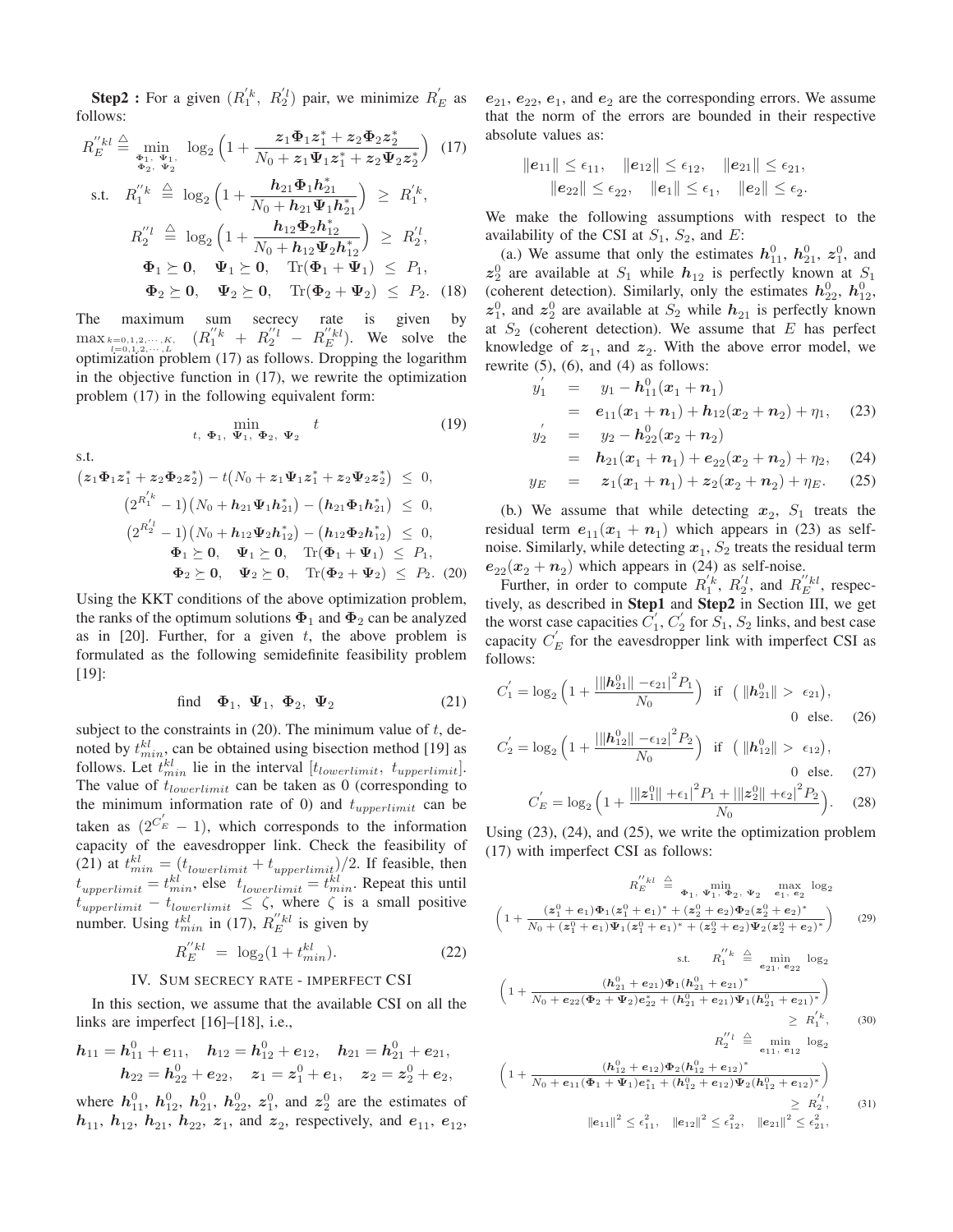$$
\|\mathbf{e}_{22}\|^2 \le \epsilon_{22}^2, \quad \|\mathbf{e}_1\|^2 \le \epsilon_1^2, \quad \|\mathbf{e}_2\|^2 \le \epsilon_2^2, \quad (32)
$$
  
\n
$$
\Phi_1 \succeq \mathbf{0}, \quad \Psi_1 \succeq \mathbf{0}, \quad \text{Tr}(\Phi_1 + \Psi_1) \le P_1,
$$
  
\n
$$
\Phi_2 \succeq \mathbf{0}, \quad \Psi_2 \succeq \mathbf{0}, \quad \text{Tr}(\Phi_2 + \Psi_2) \le P_2.
$$
 (33)

In the constraints (30) and (31), additional noise appear due the terms  $e_{22}(x_2 + n_2)$  and  $e_{11}(x_1 + n_1)$ , respectively, which have been treated as self-noise.

We solve the optimization problem (29) as follows. Dropping the logarithm in the objective function in (29), we write the optimization problem (29) in the following equivalent form:

$$
\Phi_1, \Psi_1, \Phi_2, \Psi_2 \stackrel{\text{def}}{=} e_1, e_2
$$
\n
$$
\left(\frac{(z_1^0 + e_1)\Phi_1(z_1^0 + e_1)^* + (z_2^0 + e_2)\Phi_2(z_2^0 + e_2)^*}{N_0 + (z_1^0 + e_1)\Psi_1(z_1^0 + e_1)^* + (z_2^0 + e_2)\Psi_2(z_2^0 + e_2)^*}\right)
$$
\n(34)

s.t. 
$$
\min_{e_{21}, e_{22}} \left( \frac{(h_{21}^0 + e_{21})\Phi_1(h_{21}^0 + e_{21})^*}{N_0 + e_{22}(\Phi_2 + \Psi_2)e_{22}^* + (h_{21}^0 + e_{21})\Psi_1(h_{21}^0 + e_{21})^*} \right) \geq (2^{R_1'^k} - 1), \quad (35)
$$
min

$$
\left(\frac{(h_{12}^0 + e_{12})\Phi_2(h_{12}^0 + e_{12})^*}{N_0 + e_{11}(\Phi_1 + \Psi_1)e_{11}^* + (h_{12}^0 + e_{12})\Psi_2(h_{12}^0 + e_{12})^*}\right) \geq (2^{R_2^{'}} - 1), \quad (36)
$$

$$
||e_{11}||^2 \le \epsilon_{11}^2, \quad ||e_{12}||^2 \le \epsilon_{12}^2, \quad ||e_{21}||^2 \le \epsilon_{21}^2,
$$
  

$$
||e_{22}||^2 \le \epsilon_{22}^2, \quad ||e_1||^2 \le \epsilon_1^2, \quad ||e_2||^2 \le \epsilon_2^2, \quad (37)
$$

$$
\begin{aligned}\n\Phi_1 &\succeq 0, \quad \Psi_1 \succeq 0, \quad \text{Tr}(\Phi_1 + \Psi_1) \le P_1, \\
\Phi_2 &\succeq 0, \quad \Psi_2 \succeq 0, \quad \text{Tr}(\Phi_2 + \Psi_2) \le P_2. \quad (38)\n\end{aligned}
$$

Solving the above optimization problem is hard due to the presence of  $e_1$  and  $e_2$  in both the numerator and denominator of the objective function in (34). Similarly,  $e_{21}$  and  $e_{12}$  appear in both the numerator and denominator of the constraints in (35) and (36), respectively. By independently constraining the various quadratic terms appearing in the objective function in (34) and the constraints (35) and (36), we get the following upper bound for the above optimization problem:

$$
\min_{\mathbf{\Phi}_1, \ \mathbf{\Psi}_1, \ \mathbf{\Phi}_2, \ \mathbf{\Psi}_2 \quad t_1, \ t_2, \cdots, \ t_{10}} \ \left( \frac{t_1 + t_2}{N_0 + t_3 + t_4} \right) \tag{39}
$$

s.t. 
$$
t_3 \ge 0
$$
,  $t_4 \ge 0$ ,  $t_5 \ge 0$ ,  $t_8 \ge 0$ , (40)  
\n $\forall e_1$  s.t.  $||e_1||^2 \le \epsilon_1^2 \implies$ 

$$
(z_1^0 + e_1)\Phi_1(z_1^0 + e_1)^* - t_1 \leq 0,
$$
  
\n
$$
\forall e_1 \quad \text{s.t.} \quad ||e_1||^2 \leq \epsilon_1^2 \implies
$$
 (41)

$$
-(z_1^0 + e_1)\Psi_1(z_1^0 + e_1)^* + t_3 \leq 0,
$$
  
\n
$$
\forall e_2 \quad \text{s.t.} \quad ||e_2||^2 \leq \epsilon_2^2 \implies
$$
 (42)

$$
(z20 + e2)\Phi2(z20 + e2)* - t2 \le 0,
$$
 (43)  
\n
$$
\forall e2 \text{ s.t. } ||e2||2 \le \epsilon22 \implies
$$

$$
-(z_2^0 + e_2)\Psi_2(z_2^0 + e_2)^* + t_4 \leq 0,
$$
\n
$$
\left(\frac{t_5}{\frac{N}{2} + t_4 + t_5}\right) \geq (2^{R_1'^k} - 1),
$$
\n(45)

$$
\left(\frac{c_3}{N_0 + t_6 + t_7}\right) \ge (2^{R_1^{\infty}} - 1),\tag{45}
$$
\n
$$
\forall e_{21} \quad \text{s.t.} \quad ||e_{21}||^2 \le \epsilon_{21}^2 \implies
$$

$$
-(h_{21}^0 + e_{21})\Phi_1(h_{21}^0 + e_{21})^* + t_5 \le 0,
$$
  
\n
$$
\forall e_{21} \text{ s.t. } ||e_{21}||^2 \le \epsilon_{21}^2 \implies
$$
 (46)

$$
(h_{21}^0 + e_{21})\Psi_1(h_{21}^0 + e_{21})^* - t_7 \leq 0,
$$
  
\n
$$
\forall e_{22} \text{ s.t. } ||e_{22}||^2 \leq \epsilon_{22}^2 \implies
$$
 (47)

$$
e_{22}(\Phi_2 + \Psi_2)e_{22}^* - t_6 \le 0,
$$
 (48)  

$$
\left(\frac{t_8}{\frac{N_1 + 1}{N_2 + 1}}\right) \ge (2^{R_2'^2} - 1),
$$
 (49)

$$
\left(\frac{1}{N_0 + t_9 + t_{10}}\right) \leq (2^2 - 1),
$$
\n
$$
\forall e_{12} \text{ s.t. } ||e_{12}||^2 \leq \epsilon_{12}^2 \implies
$$
\n
$$
\left|\frac{1}{N_0 + t_9 + t_{10}}\right| \leq \epsilon_{12}^2 \implies
$$

$$
-(h_{12}^0 + e_{12})\Phi_2(h_{12}^0 + e_{12})^* + t_8 \le 0,
$$
  
\n
$$
\forall e_{12} \text{ s.t. } ||e_{12}||^2 \le \epsilon_{12}^2 \implies
$$
 (50)

$$
(h_{12}^0 + e_{12})\Psi_2(h_{12}^0 + e_{12})^* - t_{10} \leq 0,
$$
  
\n
$$
\forall e_{11} \text{ s.t. } ||e_{11}||^2 \leq \epsilon_{11}^2 \implies
$$
 (51)

$$
e_{11}(\Phi_1 + \Psi_1)e_{11}^* - t_9 \leq 0, \qquad (52)
$$

$$
\begin{aligned}\n\Phi_1 \succeq 0, \quad \Psi_1 \succeq 0, \quad \text{Tr}(\Phi_1 + \Psi_1) \leq P_1, \\
\Phi_2 \succeq 0, \quad \Psi_2 \succeq 0, \quad \text{Tr}(\Phi_2 + \Psi_2) \leq P_2.\n\end{aligned}
$$
(53)

We use the S-procedure to transform the pairs of quadratic inequalities in (41), (42), (43), (44), (46), (47), (48), (50), (51), and (52) to equivalent linear matrix inequalities (LMI) [19]. With this, we get the following single minimization form for the above optimization problem:

$$
\min_{\substack{\Phi_1, \Phi_1, \Phi_2, \Phi_2, \Phi_2, \Phi_3, \lambda_1, \lambda_2, \dots, \lambda_{10},}} t
$$
\n
$$
(54)
$$

s.t. 
$$
t_3 \ge 0, t_4 \ge 0, t_5 \ge 0, t_8 \ge 0,
$$
  
\n $(t_1+t_2) - t(N_0+t_3+t_4) \le 0,$   
\n $(2^{R_1'k} - 1)(N_0 + t_6 + t_7) - t_5 \le 0,$   
\n $(2^{R_2'k} - 1)(N_0 + t_9 + t_{10}) - t_8 \le 0,$   
\n $(2^{R_2'k} - 1)(N_0 + t_9 + t_{10}) - t_8 \le 0,$   
\n $\left[-\frac{\Phi_1 + \lambda_1 I}{-z_1^0 \Phi_1^*} - \frac{\Phi_1 z_1^{0*}}{z_1^0 \Phi_1 z_1^{0*} + t_1 - \lambda_1 \epsilon_1^2}\right] \ge 0, \quad \lambda_1 \ge 0,$   
\n $\left[\begin{array}{cc}\n\frac{\Psi_1 + \lambda_2 I}{z_1^0 \Phi_1^*} & \frac{\Psi_1 z_1^{0*}}{z_1^0 \Phi_1 z_1^{0*} - t_3 - \lambda_2 \epsilon_1^2}\n\end{array}\right] \ge 0, \quad \lambda_2 \ge 0,$   
\n $\left[-\frac{\Phi_2 + \lambda_3 I}{-z_2^0 \Phi_2^*} - \frac{\Phi_2 z_2^{0*}}{z_2^0 \Phi_2 z_2^{0*} + t_2 - \lambda_3 \epsilon_2^2}\n\end{array}\right] \ge 0, \quad \lambda_3 \ge 0,$   
\n $\left[\begin{array}{cc}\n\frac{\Phi_1 + \lambda_5 I}{z_2^0 \Phi_2^*} & \frac{\Phi_1 z_2^{0*}}{z_2^0 \Phi_2 z_2^{0*} - t_4 - \lambda_4 \epsilon_2^2}\n\end{array}\right] \ge 0, \quad \lambda_4 \ge 0,$   
\n $\left[\begin{array}{cc}\n\frac{\Phi_1 + \lambda_5 I}{h_{21}^0 \Phi_1^*} & \frac{\Phi_1 h_{21}^{0*}}{h_{21}^0 \Phi_1 h_{21}^{0*} + t_5 - \lambda_5 \epsilon_{21}^2}\n\end{array}\right] \ge 0, \quad \lambda_6 \ge 0,$   
\n $\left[-\frac{\Phi$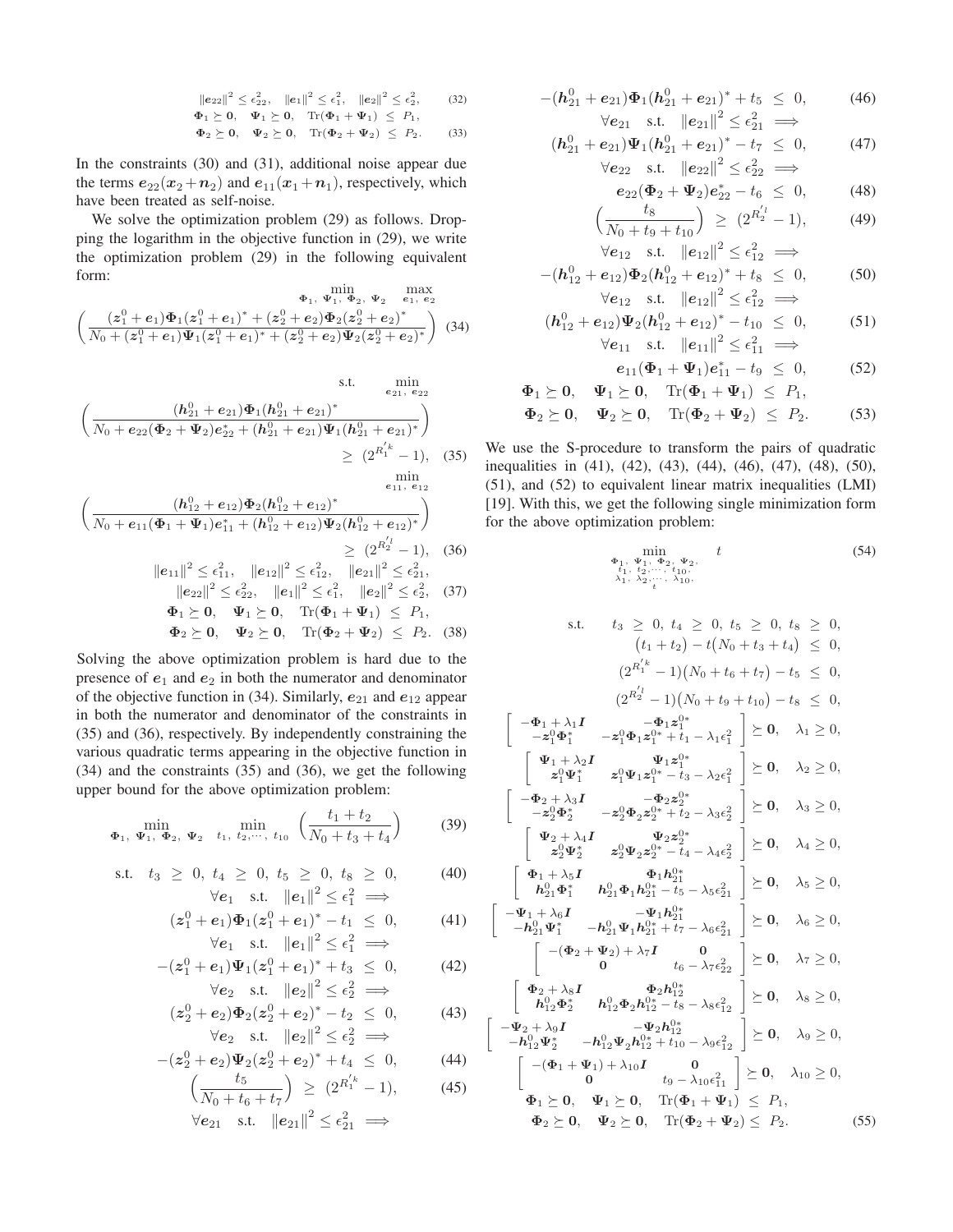For a given  $t$ , the above problem is formulated as the following semidefinite feasibility problem [19]:

find 
$$
\mathbf{\Phi}_1
$$
,  $\mathbf{\Psi}_1$ ,  $\mathbf{\Phi}_2$ ,  $\mathbf{\Psi}_2$ ,  $t_1, \cdots, t_{10}$ ,  $\lambda_1, \cdots, \lambda_{10}$ , (56)

subject to the constraints in  $(55)$ . The minimum value of t, denoted by  $t_{min}^{kl}$ , can be obtained using bisection method [19] as described in Section III. The value of  $t_{lowerlimit}$  can be taken as 0 (corresponding to the minimum information rate of 0). The value of  $t_{upperlimit}$  can be taken as  $(2^{C_E'} - 1)$ , which corresponds to the best case information capacity of the eavesdropper link. Using  $t_{min}^{kl}$  in (29), the upper bound on  $R_E^{"kl}$  is given by

$$
R_E^{"kl} \leq \log_2\left(1 + t_{min}^{kl}\right). \tag{57}
$$

Similarly, denoting the optimal values of  $t_5, \dots, t_{10}$  by  $t_5^{kl}, \dots, t_{10}^{kl}$ , we obtain the lower bounds on  $R_1^{''k}$  and  $R_2^{''l}$ as

$$
R_1^{"k} \ge \log_2\left(1 + \frac{t_5^{kl}}{N_0 + t_6^{kl} + t_7^{kl}}\right),\tag{58}
$$

$$
R_2^{"l} \ge \log_2\left(1 + \frac{t_8^{kl}}{N_0 + t_9^{kl} + t_{10}^{kl}}\right). \tag{59}
$$

Using the upper bound from (57) and lower bounds from (58) and (59), the lower bound on the worst case sum secrecy rate is given by  $\max_{k=0,1,2,\cdots,K}$ ,  $(R_1''^k + R_2''^l - R_E''^l).$ 

*Remark:* We note that when  $S_1$  and  $S_2$  do not transmit jamming signals, the optimization problems (34) and (39) will be equivalent, and the sum secrecy rate will be exact. However, the lower bound on the sum secrecy rate as obtained above with jamming strategies will always be greater than or equal to the (exact) sum secrecy rate with no jamming strategies.

# *A. Transmit Power Minimization with SINR Constraints*

In this subsection, we minimize the total transmit power (i.e.,  $S_1$  transmit power plus  $S_2$  transmit power) with imperfect CSI subject to receive SINR constraints at  $S_1$ ,  $S_2$ ,  $E$ , and individual transmit power constraints. The optimization problem to minimize the total transmit power is as follows:

$$
\min_{\Phi_1, \Psi_1, \Phi_2, \Psi_2} \quad \text{Tr}(\Phi_1 + \Psi_1) + \text{Tr}(\Phi_2 + \Psi_2) \tag{60}
$$

s.t. 
$$
\max_{e_1, e_2} \left( \frac{(z_1^0 + e_1)\Phi_1(z_1^0 + e_1)^* + (z_2^0 + e_2)\Phi_2(z_2^0 + e_2)^*}{N_0 + (z_1^0 + e_1)\Psi_1(z_1^0 + e_1)^* + (z_2^0 + e_2)\Psi_2(z_2^0 + e_2)^*} \right) \leq \gamma_E,
$$
 (61)

$$
\left(\frac{(h_{21}^0 + e_{21})\Phi_1(h_{21}^0 + e_{21})^*}{N_0 + e_{22}(\Phi_2 + \Psi_2)e_{22}^* + (h_{21}^0 + e_{21})\Psi_1(h_{21}^0 + e_{21})^*}\right) \geq \gamma_{S_2}, \quad (62)
$$

min *<sup>e</sup>*11*, <sup>e</sup>*<sup>12</sup>  $(h_{12}^0 + e_{12})\Phi_2(h_{12}^0 + e_{12})^*$  $N_0 + e_{11}(\Phi_1 + \Psi_1)e_{11}^* + (h_{12}^0 + e_{12})\Psi_2(h_{12}^0 + e_{12})^*$  $\setminus$  $(63)$ 

$$
\begin{aligned}\n\|\mathbf{e}_{11}\|^2 &\leq \epsilon_{11}^2, & \|\mathbf{e}_{12}\|^2 \leq \epsilon_{12}^2, & \|\mathbf{e}_{21}\|^2 \leq \epsilon_{21}^2, \\
\|\mathbf{e}_{22}\|^2 &\leq \epsilon_{22}^2, & \|\mathbf{e}_1\|^2 \leq \epsilon_1^2, & \|\mathbf{e}_2\|^2 \leq \epsilon_2^2, \\
\Phi_1 \succeq \mathbf{0}, & \Psi_1 \succeq \mathbf{0}, & \text{Tr}(\Phi_1 + \Psi_1) \leq P_1, \\
\Phi_2 \succeq \mathbf{0}, & \Psi_2 \succeq \mathbf{0}, & \text{Tr}(\Phi_2 + \Psi_2) \leq P_2.\n\end{aligned}
$$
\n(64)

The left hand side of the inequality in the constraint (61) corresponds to the best case received SINR at the eavesdropper over the region of CSI error uncertainty. Similarly, the left hand side of the inequality in the constraints (62) and (63) correspond to the worst case received SINR at  $S_2$ , and  $S_1$ , respectively.  $\gamma_E$ ,  $\gamma_{S_2}$ , and  $\gamma_{S_1}$  are known SINR thresholds at  $E, S_2$ , and  $S_1$ , respectively. Solving the above optimization problem is hard due to the presence of  $e_1$  and  $e_2$  in both the numerator and denominator of the SINR expression of the eavesdropper in  $(61)$ . Similarly,  $e_{21}$  and  $e_{12}$  appear in both the numerator and denominator of the SINR expressions of  $S_2$  and  $S_1$  in the constraints (62) and (63), respectively. By independently constraining the various quadratic terms appearing in the constraints (61), (62), and (63), and further using the S-procedure, we get the following upper bound for the above optimization problem:

$$
\min_{\substack{\Phi_1, \ \Phi_1, \ \Phi_2, \ \Phi_2, \ \Lambda_1, \ \Lambda_2, \cdots, \ \Lambda_{10}}} \text{Tr}(\Phi_1 + \Psi_1) + \text{Tr}(\Phi_2 + \Psi_2) \qquad (66)
$$
\n
$$
\lim_{\lambda_1, \ \lambda_2, \cdots, \ \lambda_{10}} \text{S.1.} \qquad t_3 \geq 0, \ t_4 \geq 0, \ t_5 \geq 0, \ t_6 \geq 0, \ (t_1 + t_2) - \gamma_E(N_0 + t_3 + t_4) \leq 0, \ \gamma_{S_2}(N_0 + t_6 + t_7) - t_5 \leq 0, \ \gamma_{S_1}(N_0 + t_9 + t_{10}) - t_8 \leq 0, \ \gamma_{S_1}(N_0 + t_9 + t_{10}) - t_8 \leq 0, \ \gamma_{S_1}(N_0 + t_9 + t_{10}) - t_8 \leq 0, \ \gamma_{S_1}(N_0 + t_9 + t_{10}) - t_8 \leq 0, \ \gamma_{S_1}(N_0 + t_9 + t_{10}) - t_8 \leq 0, \ \gamma_{S_2}(N_0 + t_9 + t_{10}) - t_8 \leq 0, \ \gamma_{S_1}(N_0 + t_9 + t_{10}) - t_8 \leq 0, \ \gamma_{S_2}(N_0 + t_9 + t_{10}) - t_8 \leq 0, \ \gamma_{S_2}(N_0 + t_9 + t_{10}) - t_8 \leq 0, \ \gamma_{S_2}(N_0 + t_9 + t_{10}) - t_8 \leq 0, \ \gamma_{S_2}(N_0 + t_9 + t_{10}) - t_8 \leq 0, \ \gamma_{S_2}(N_0 + t_9 + t_{11}) - t_9 \leq 0, \ \gamma_{S_2}(N_0 + t_9 + t_{10}) - t_9 \leq 0, \ \gamma_{S_2}(N_0 + t_9 + t_{11}) - t_9 \leq 0, \ \gamma_{S_2}(N_0 + t_9 + t_{11}) - t_9 \leq 0, \ \gamma_{S_2}(N_0 + t_9 + t_{11}) - t_9 \leq 0, \ \gamma_{S_2}(N_0 + t_9 + t_{10}) - t_9 \leq
$$

f

ſ

where  $t_1, t_2, \dots, t_{10}$  are as defined in the optimization problem (39). The above problem can be easily solved using semidefinite programming techniques.

#### V. RESULTS AND DISCUSSIONS

In this section, we present numerical results on the secrecy rate under perfect and imperfect CSI conditions. We assume that  $M_1 = M_2 = 2$ . We have used the following channel gains as the estimates:  $h_{12}^0 = [0.0838 + 0.5207i, 0.2226 -$